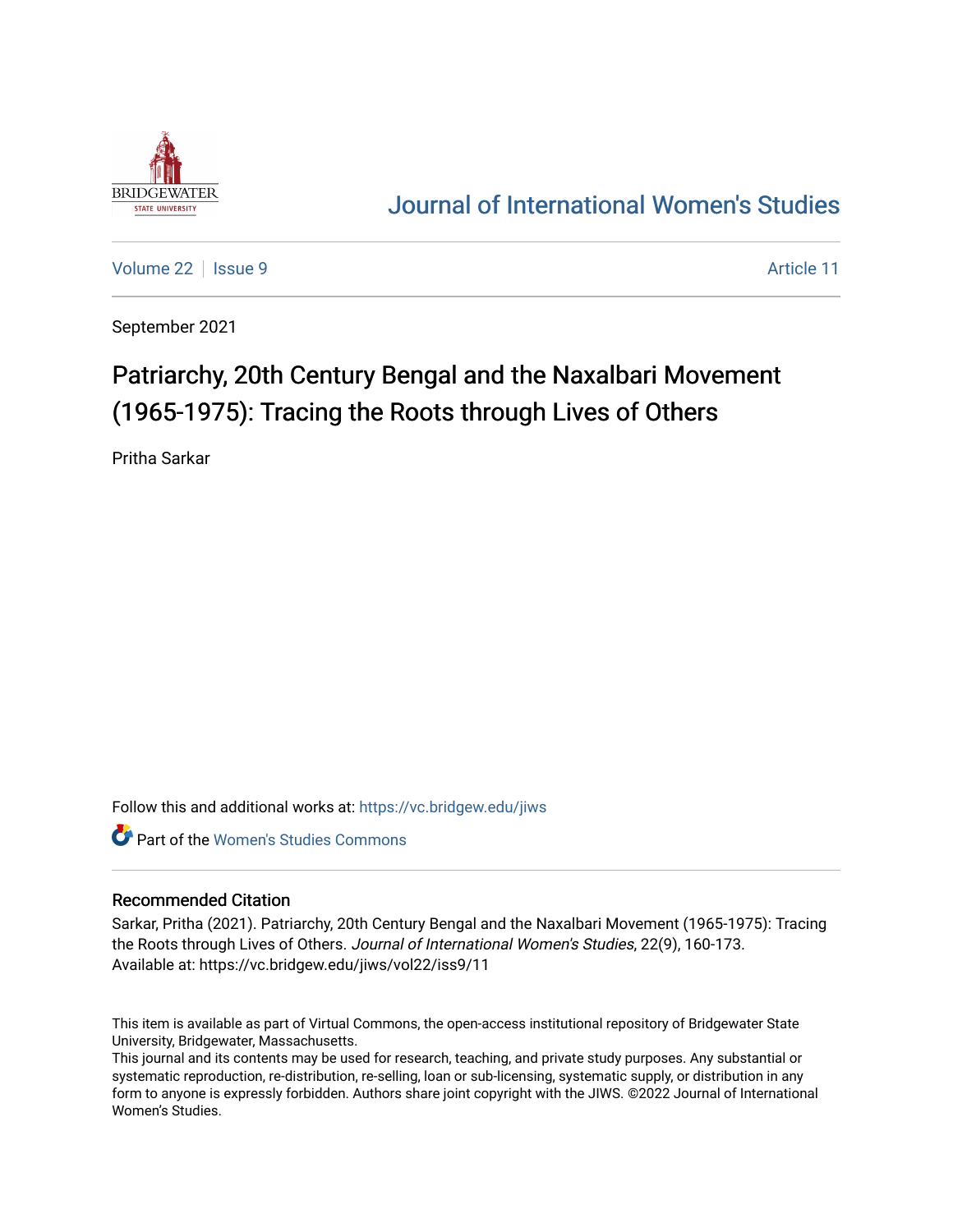Sarkar: Patriarchy, 20th Century Bengal and the Naxalbari Movement (1965-1975)

This journal and its contents may be used for research, teaching and private study purposes. Any substantial or systematic reproduction, re-distribution, re-selling, loan or sub-licensing, systematic supply or distribution in any form to anyone is expressly forbidden. ©2021 Journal of International Women's Studies.

# **Patriarchy, 20th Century Bengal and the Naxalbari Movement (1965-1975): Tracing the Roots through** *Lives of Others*

By Pritha Sarkar<sup>[1](#page-1-0)</sup>

#### **Abstract**

The objective in this paper is to identify the roots of patriarchy in the Naxalbari movement (1965-1975) through one of the texts in Indian English Literature. The Naxalbari movement is the first peasant revolution within twenty years of Indian Independence that initiated in a small village named Naxalbari situated in the Darjeeling district of West Bengal. Through *Lives of Others* (2014) by Neil Mukherjee the paper analyses the patriarchy of the  $20<sup>th</sup>$  century urban Bengal society and how it seeped into the movement. Therefore, it exposes the androcentric underpinning of a movement dedicated to creating an egalitarian society. While the scholarly studies on the movement have recognized the dominating gender inequality, its cause has not yet been traversed upon. This paper addresses the gap by exploring the source of this patriarchy. Thus, it tries to examine the seeds of the concealed patriarchal framework within the dissenting Naxalbari movement.

*Keywords:* Patriarchy, Women, 20<sup>th</sup> century Bengal, Movement

### **Introduction**

In this paper, the objective is to explore the gender hierarchy in the urban middle-class families of the late  $20<sup>th</sup>$  century Bengal and its intrusion within the Naxalbari movement (1965-1975) through *Lives of Others*(2014) by Neil Mukherjee. The Naxalbari movement aimed to create an egalitarian society where every individual would receive equal opportunities. However, the limited vision of the movement's egalitarianism is studied in this paper. It endeavors to engage with the problematic and contradictory location of women within the movement due to its patriarchal framework. For this purpose, the patriarchal characteristics dominating the movement have been documented. Though the earlier studies related to the movement have discerned the inequality on accounts of gender preference within the movement, the scholarly studies have not yet explored the cause of this patriarchy. This paper addresses the gap by unfolding the roots of this patriarchal approach. By tracing these roots, the paper analyzes the reason for the change in the attitude of the members towards women and the consequent change in the position of women from center to periphery within the movement. Thus, the research tries to examine the seeds of the concealed patriarchal framework within the dissenting Naxalbari movement through a representative text within the broader field of Indian English Literature.

<span id="page-1-0"></span><sup>&</sup>lt;sup>1</sup> Pritha Sarkar is a research student of English Literature in the department of Humanities and Social Science (H.S.S.), Indian Institute of Technology (I.I.T.) Kanpur. She completed her master's degree in 2016 and was a lecturer who taught graduate courses in a college for a year before entering research. Her areas of interest include Indian Feminist Literature, Indian English Literature, English Literature of Bengal, Gender Studies and Movement Literature.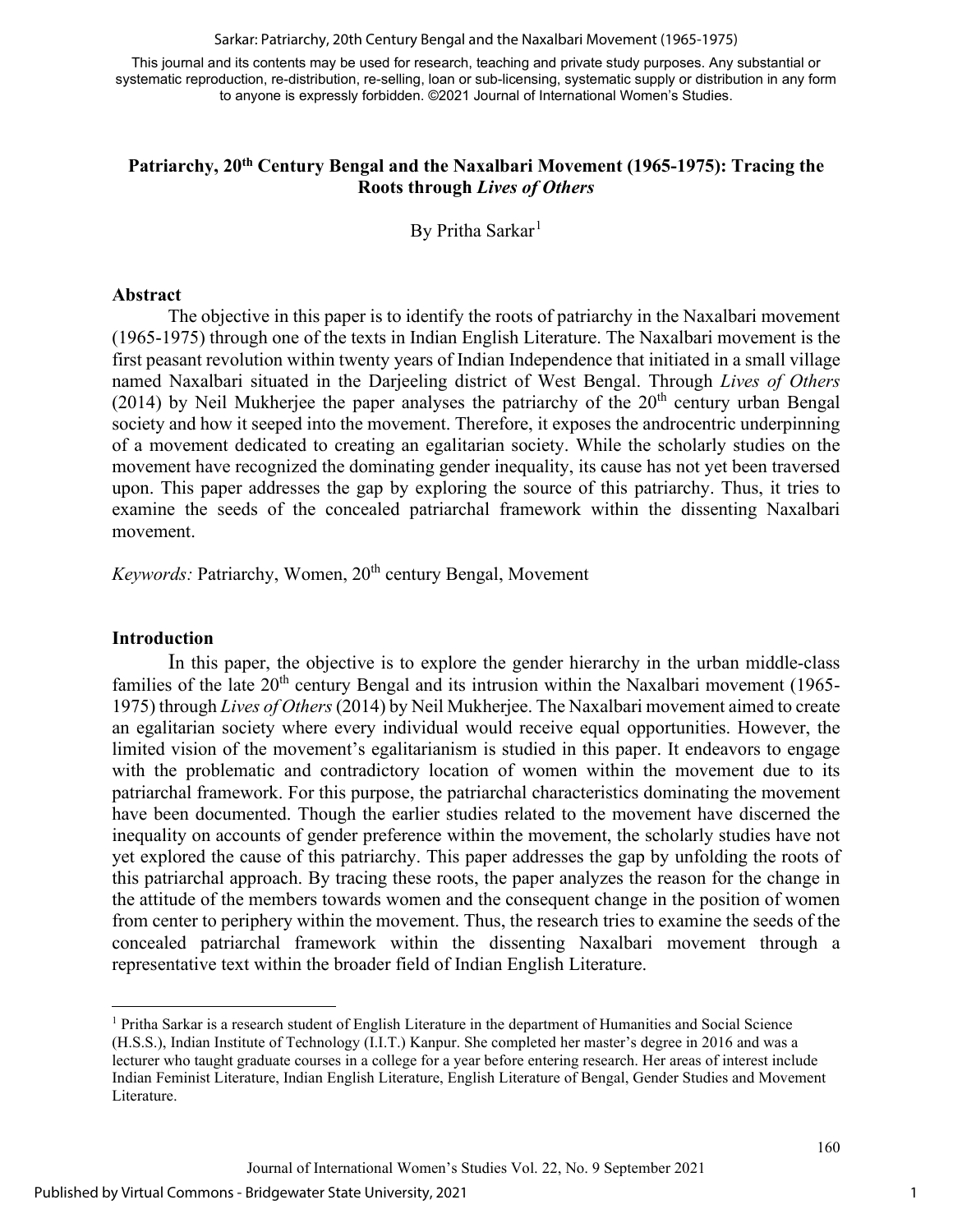#### **The Naxalbari Movement: A Brief Study**

The Naxalbari movement is the first peasant revolution within twenty years of Indian Independence that began in a small village named Naxalbari situated in the Darjeeling district of West Bengal. According to historical records, the Tebhagha<sup>[2](#page-2-0)</sup> movement of 1946 resulted in the passing of Land Ceiling Act in 1953 according to which "no farmer or landlord is entitled to hold land beyond 25 acres" (Joshi, 1979, p. 447). Despite the act, the situation of landless peasants and sharecroppers in the rural Bengal remained unchanged. Usually the agricultural bourgeois escaped the act either by bribing the government officers or by entitling excess lands to their wives and children. The Naxalbari movement was thus an outburst of the excessive tyranny enforced upon the landless agricultural laborers and sharecroppers by the rural bourgeois class consisting of zamindars or big land-lords and money-lender, "The farmers, sharecroppers and landless agricultural laborers of one of the villages of Naxalbari were largely against a tyrant landlord Buddhiman Tirke. When he killed a farmer named Bigal Kishan, the farmers of the area rose against him" (Das, 2014, p. 50).

The movement's first organized action took place after the Tarai Krishak Sabha in 1967. Following the sudden murder, a Tarai Krishak Sabha was organized by Communist Party of India (Marxist) shortened as C.P.I. (M) on  $18<sup>th</sup>$  March 1967 where four doctrines were adopted: 1) no allowance of police in village, 2) taking away arms from landlords, 3) taking away the excess lands from landowners to distribute it among the peasants, and 4) land for tillers (Mukherjee, 2014). The principles of the meeting were adopted by the villagers and peasants of North Bengal who raised the slogan 'land to the tillers' and prevented the police from entering the villages of Naxalbari, Khoribari, and Phansidewa. In response to the protest of the villagers the state deployed large number of police in the area.

Due to the firm protest of the farmers, the animosity between the local state authority and the villagers augmented. As a result, two violent incidents took place on  $24<sup>th</sup>$  May, 1967 and  $25<sup>th</sup>$ May 1967 simultaneously in the Naxalbari and Phansidewa villages. "On 24<sup>th</sup> May the peasants, armed with bows and arrows, resisted the police party that went to a village to arrest … and a female policeman [by the name of Sonam Wangde] was killed" (Sen, 1982, p. 217). From the protesters, a pregnant woman from Naxalbari village was also killed in the incident (Banerjee, 2009). The death of the woman led to a major march of the villagers of Naxalbari against the state authority and was led by another woman named Dhaneswari Devi<sup>[3](#page-2-1)</sup>. The next day [25<sup>th</sup> of May] the police party … fired eighteen rounds killing the peasants that included seven women and three infants (Sen, 1982, pp. 217-218). As Abhijeet Das (2014) records, "the police fired at a gathering of women ... killing ten women and a child. One of the bullets went through the breast of Dhaleswari and killed the child who was wrapped in a sling on her back" (p. 51). This acted as a catalyst and the movement spread from the rural villages to cities embracing thousands of people from different sections of the society. Thus, the beginning of the movement witnessed the

<span id="page-2-0"></span><sup>&</sup>lt;sup>2</sup> The term Tebhagha literally means 'three shares. The Tebhagha movement was a peasant movement that erupted in certain North and North-Eastern districts of Bengal during the year 1946. It consisted chiefly of sharecroppers and landless labourers. Their demand was to retain two-thirds of the share of the whole produce.

<span id="page-2-1"></span><sup>3</sup> This lady is named as Dhaleswari Devi in certain books like *Footprints of Foot Soldiers* of Abhijeet Das and *Spring Thunder* of Arun Mukherjee. But in most of the other books about the movement, including Sumanta Banerjee's *In the Wake of Naxalbari* she is named as Dhaneswari Devi. In the mouthpiece journals of Naxalbari Movement, named *Liberation* and *Deshabrati* her name is written as Dhaneswari Devi. Further in my personal interview with her son, Pavan Singha of Naxalbari and with other surviving members of the movement I found the name of the lady as Dhaneswari Devi. Hence, in this research she is addressed as Dhaneswari Devi. But in quotations, the name is kept as the author had written.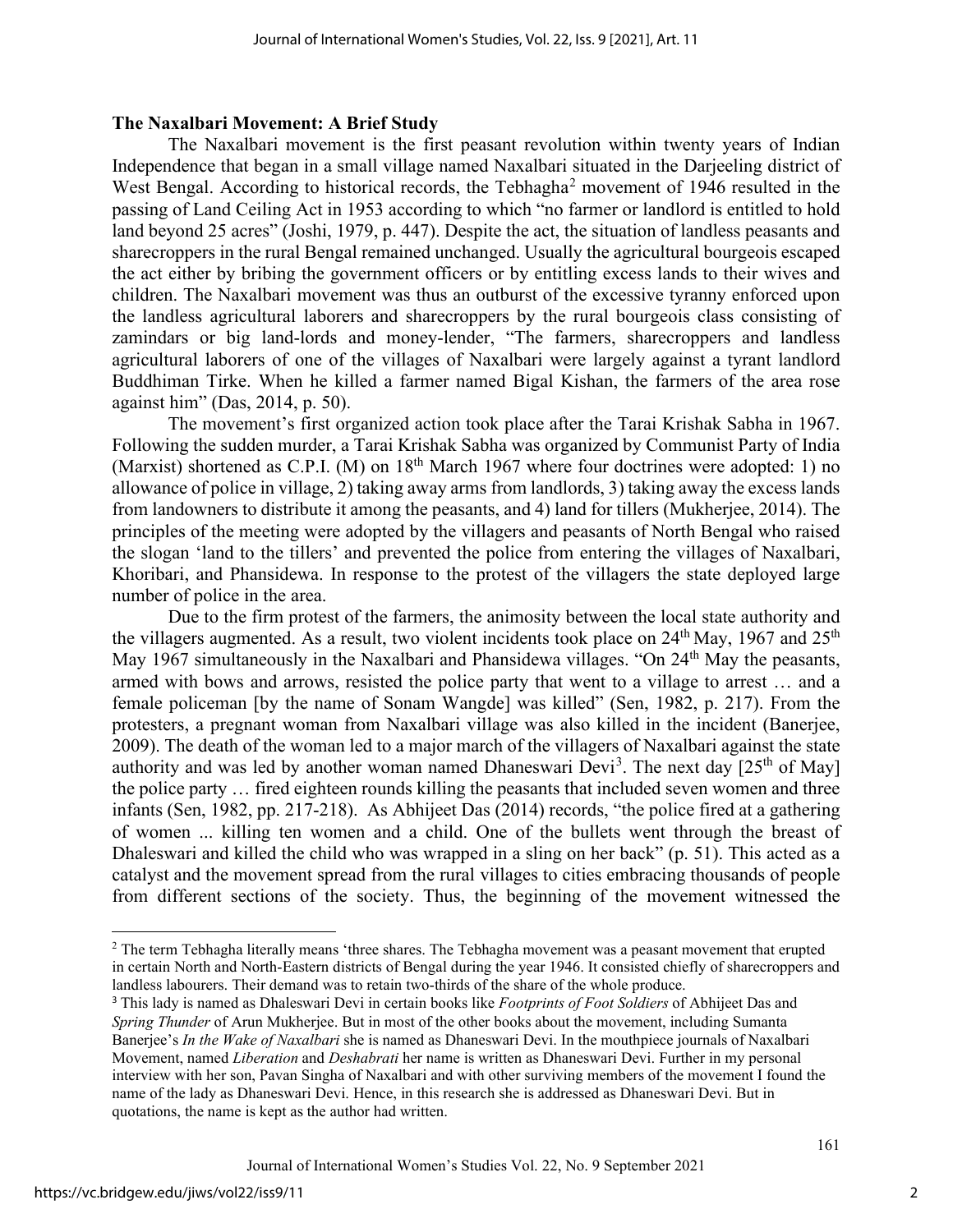dominant presence of women. Firstly, it was the death of a woman led to a march or gathering organized by the women of the village and led by a woman named Dhaneswari Devi. Secondly, the death of women and children in this violent encounter acted as a catalyst in spreading the revolution in several villages, cities, and university campuses of Bengal alike.

# **Patriarchal Traits in Bengal and the Naxalbari Movement**

To understand the dominance of patriarchy in the movement, it becomes important to define the term and discern few of its features that were dominant in 20<sup>th</sup> century Bengal. The term patriarchy has been defined by several feminists all over the world and Indian feminists are not an exception. Patriarchy in the simple terms can be defined as unequal power distribution grounded on biological essentialism (Beauvoir 1972; Bhasin, 1993, 2000) whereby qualities putatively belonging to males are held superior to the qualities putatively belonging to females. Several Indian feminists like Nivedita Menon<sup>[4](#page-3-0)</sup>, Kamla Bhasin<sup>[5](#page-3-1)</sup> have identified the different characteristics of feminism that holds relevance in Indian society. For instance, Menon has found patriarchy as "power distributed along gender and age hierarchies, but with adult men trumping older women" (Menon, 2012, p. 32). This argument of Menon echoes the definition of patriarchy by the feminist anthropologist, Gerda Lerner<sup>[6](#page-3-2)</sup> (1987). She has defined patriarchy as the "manifestation of male dominance over women and children in the family and the extension of male dominance over women in the society in general" (Lerner, 1987, p. 239). Lerner also observed how paternalism developed as a norm in families and is one of the dominant characteristics of patriarchy. Lerner (1987) has given an explicit description of the term:

> "Paternalism or more accurately paternalistic dominance describes the relationship of a dominant group, considered superior, to a subordinate group, considered inferior, in which the dominance is mitigated by mutual obligations and reciprocal rights. The dominated [person] exchange submission for protection [from the superior one]" (pp. 239-241).

When patriarchy becomes the normal order, unconsciously it becomes institutionalized. Kate Millet (1970), one of the pioneers of second wave feminism, has spoken at length about it in her *Sexual Politics* where she insists that "sex is a status category with political implications" (Millet 24). This institutionalization of patriarchy is evident in the Naxalbari movement that wanted to create an egalitarian society where every individual would receive equal opportunities. The organizational structure of the movement shows that it followed unequal power distribution with mostly men holding the key positions in every committee (Roy, 2007, 2010). This indicates the

<span id="page-3-0"></span><sup>4</sup> Nivedita Menon is an Indian feminist scholar who has written and edited several books on the feminist discourse in Indian social structure. *Recovering Subversion* (2004), *Seeing Like a Feminist* (2012), *Gender and Politics* (1999) in India are some of her works. In this paper her application of the terms patriliny, virilocality in Indian society has been used.

<span id="page-3-1"></span><sup>&</sup>lt;sup>5</sup> Kamla Bhasin is another Indian feminist activist, poet and social scientist who spoke against capitalism as being one of the major tools in promoting patriarchy. Her notable works include Understanding Gender (2000), What is Patriarchy (1993). Her argument of how patriarchy gets institutionalized in Indian society has been extensively used in this paper.

<span id="page-3-2"></span><sup>6</sup> Gerda Hedwig Lerner was an American historian who revisited the history through the feminist lens. Her book *The Creation of Patriarchy* (1996) where she has traced the roots of patriarchal dominance has been referred a few times in this paper.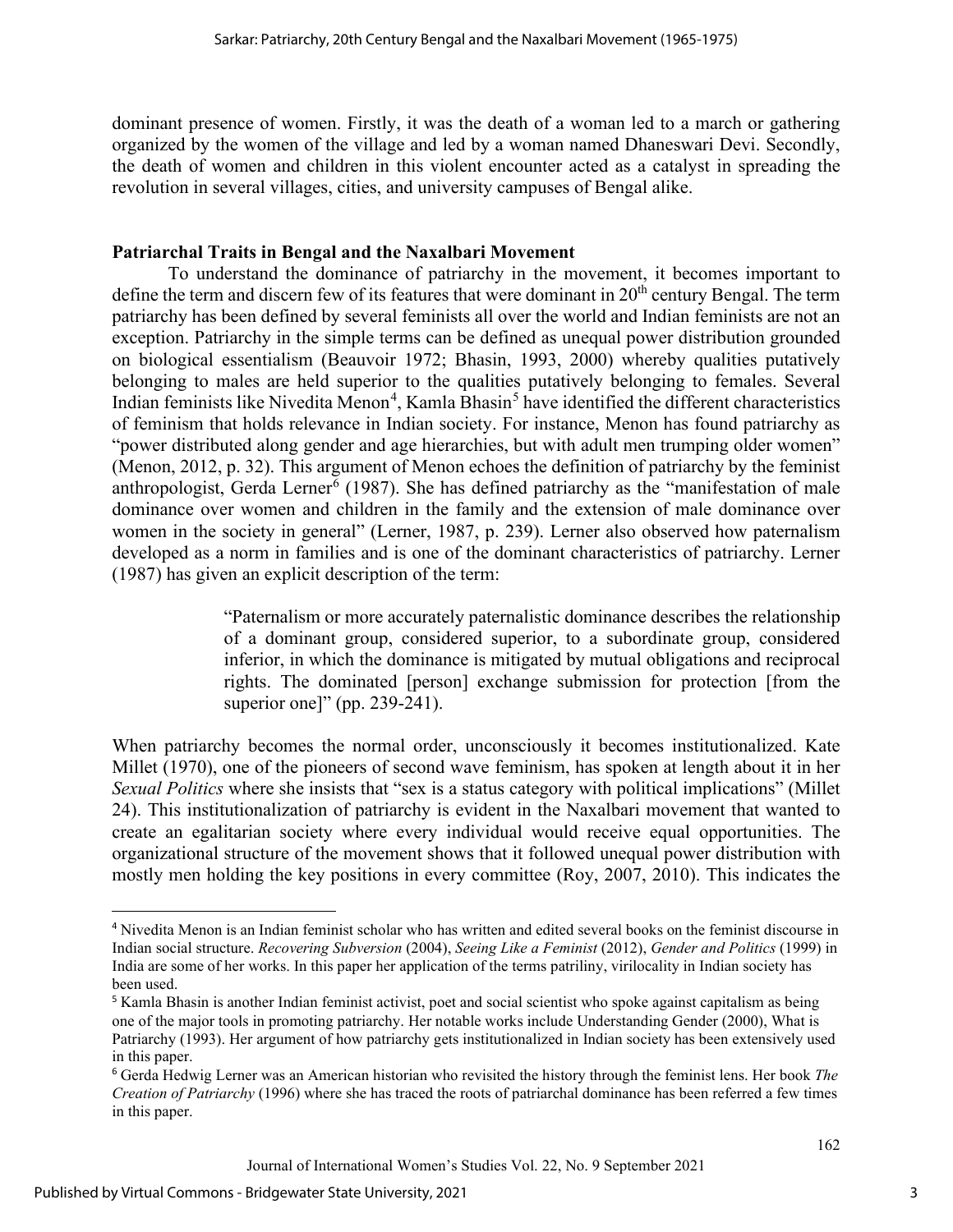institutionalization of patriarchy in the movement recalling the definition of patriarchy by the Indian feminist Kamla Bhasin. Bhasin (2000), taking the cue of Millet, has defined patriarchy in the Indian context as the unequal power distribution in the society with males remaining at the superior positions (pp. 88-91). This structure was followed in the Naxalbari organization too. It proves that even in this movement women were asserted the secondary pedestal. Due to this, women in the movement were restricted from exploring themselves thereby limiting their abilities. Hence, though the Naxalbari movement with its claim for creating an egalitarian society gave new dreams to the urban women of breaking the chains of subordination, the operational norms of the movement unfold how the movement actually failed to include gender equality within their egalitarian ideology. Thus, like the larger society of urban Bengal, the movement subconsciously adhered to the patriarchal norms. Through *Lives of Others,* this paper unfolds how the patriarchal features governing the  $20<sup>th</sup>$  century middle-class Bengali society was inherited by the members from their families and seeped within the Naxalbari movement as well. For the purpose, few observations of Partha Chatterjee (1993, 2010) and Sumit Sarkar (1989) on the historical surveys of 20<sup>th</sup> century middle-class society of Bengal has been included in the paper for studying the movement through a feminist lens by chiefly using the theoretical views of feminists like Menon, Bhasin, Millet and Lerner.

#### **Patriarchal Structure of 20th Century Middle-Class Bengali Families**

*Lives of Others* by Neil Mukherjee recounts the manifestation of patriarchy in the movement through Supratik, the protagonist of the text and an active member of the Naxalbari movement. It is through Supratik that the text recounts the dominance of the Naxalbari movement among the urban educated youths of Bengal. Thus, the activities of Supratik and his comrades represent the movement and its mode of working. The novel sketches the socio-political scenario of the 70s Bengal. Parallel to this, the text also weaves the story of the Ghosh family. To seek the roots of patriarchy in Supratik and his comrades, it is necessary to engage with the family of Supratik. The Ghosh family is portrayed as an upper-middle-class family residing in the metropolitan city of Kolkata. The family is headed by a patriarch Prafullanath which later passes on to his son Adinath. It was expected that Supratik, their son and the eldest grandson of Charubala and Prafullanath would take on the reins of the family business. However, it is interesting to note that the core business belonged to the father of Charubala, wife of Prafullanath. After the death of his father Prafullanath suffered ill-treatment by his elder brother and left his ancestral home. He then started working with the family of Charubala who owned a small paper mill. Being the only daughter and trusting Prafullanath, Charubala's father gave her daughter in marriage to Prafullanath. After the death of her father, Prafullanath inherited the paper mill as per the final legal will of Charubala's father and expanded the business. Gradually the Ghosh family became the owner of three factories and two mills.

The inheritance of Charubala's filial property by Prafullanath, the son-in-law, instead of the Charubala, the daughter with the complete consent of Charubala and her family proves the patriliny dominant in the urban middle-class family. Patriliny has been defined as passing of property from father to son, that is, among the male members of the family. In the absence of son, the property passes on to the son-in-law instead. Females have no role in it (Menon, 2012, pp. 31- 33). This feature of patriliny can be located within other social structures as well. Hence, even Kate Millet identified it in her *Sexual Politics* (1970): "Female heads of household tend to be usually regarded as undesirable; the phenomenon is a trait of poverty or misfortune" (Millet, 1970,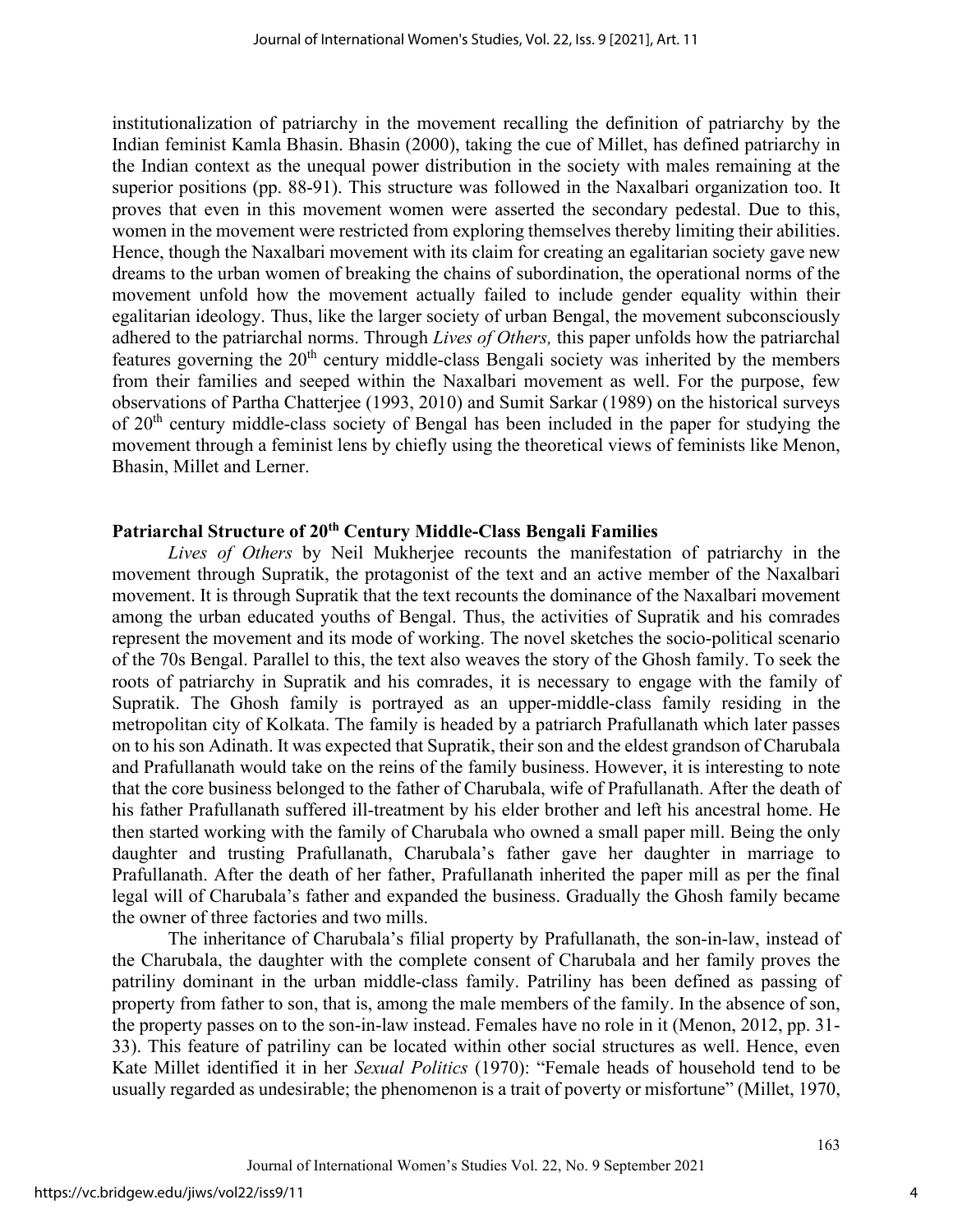p. 36). The presence of patriliny was a norm in the  $20<sup>th</sup>$  century Bengal. Though Bengal witnessed several reformative movements, they were within the patriarchal framework which never questioned these patriarchal structures. Sumit Sarkar (1989) has thus argued, "The activities of the social reformers were through objective socio-economic pressures, some post-Independence legislation, rather than clear-cut ideology or really autonomous struggle. Mental attitudes and values have consequently [had] changed very less" (p. 58). Though there had been a fight to abandon Sati, child-marriage and introduce widow remarriage, women's education as an endeavor to improve the condition of women in the early nineteenth century, the patriarchal constraints within the family did not witness any change. Thus, even post-Independence patriliny was the norm in Bengal and the upper-middle-class Ghosh family of the city was no different. Charubala therefore happily accepted the transfer of mills and other properties of her father to her husband.

Charubala performs her role in the family by looking after the household affairs which were deemed fit for the woman in the 20th middle-class Bengali society. This recalls the sexual division of labor according to which women are accorded works within the household whereas the male becomes the breadwinner of the family (Menon, 2012; Lerner, 1987 et al). They therefore remained within the "*ghor"* (Chatterjee, 2010, p.163). In this context it becomes relevant to discern the dichotomy of "*ghor* and *bahir"* (Chatterjee, 2010, p.163) in the middle-class Bengali families. The *ghor* is the Bengali word for home which was the domain of the female and *bahir* represents the world outside and it was male domain. Even after years of Bengal Renaissance which included many reformations for women like banning of Sati, child-marriage, introduction of widow remarriage and education for women, they remained inside the *ghor* which was a different world from *bahir*. "The family, metaphorically represented by *ghor*, is projected in opposition to the world represented by *bahir*" (Banerjee, 2004, pp. 683-684). In this regard Sumit Sarkar (1989) has argued that despite the innumerable reformations the mental attitudes and values have consequently changed very much less (pp. 236-239). Thus, though women were not thrown into the fire, nonetheless they had to abide by the norms that were embedded with moral traditions. As Partha Chatterjee<sup>[7](#page-5-0)</sup>, the historian who has looked into the multiple facets of the 19<sup>th</sup> and 20<sup>th</sup> century Bengal's history, has profusely dealt with the dichotomy of material (outside) and spiritual (home) that govern the whole of nationalist struggle and was largely prevalent in Bengal and "one of the most important elements of the inner (spiritual) domain remains the family" (Chatterjee, 1993, pp. 8-9).

The home represented by women remained unaffected from the activities of the outside world and no external pressure could be allowed to change its structure (Chatterjee, 1993). Even the education for women was such that it would not change the dichotomy. So, the medium language was mostly restricted to Bengali and the prime motive of educating women was to make them better wives and mothers (Chatterjee, 2010). Further, the opportunity of education was numbered to the elite, educated middle-class women termed as *bhadromohila*, the female counterpart of the *bhadrolok*. "The members of this class comprising the heterogeneous, upwardly mobile, cultural committee of professionals, bureaucrats, and civil servants ... and they claimed to represent the native public opinion" (Banerjee, 2004, pp. 681-684). The women of this class had limited freedom within their domain. "They enthusiastically responded to the spread of education to pursue their interests, which included from reading the scriptures … to the writings of manuals against the injustice and superstitions of traditional society" (Banerjee, 2004, pp. 687-689). The possession of education made these women different from the lower-class women who did not

<span id="page-5-0"></span><sup>7</sup> Partha Chatterjee is an Indian political scientist and anthropologist who has very broadly studied the socio-political structure of  $19<sup>th</sup>$  and  $20<sup>th</sup>$  century Bengal. Two of his works have been referred in this paper.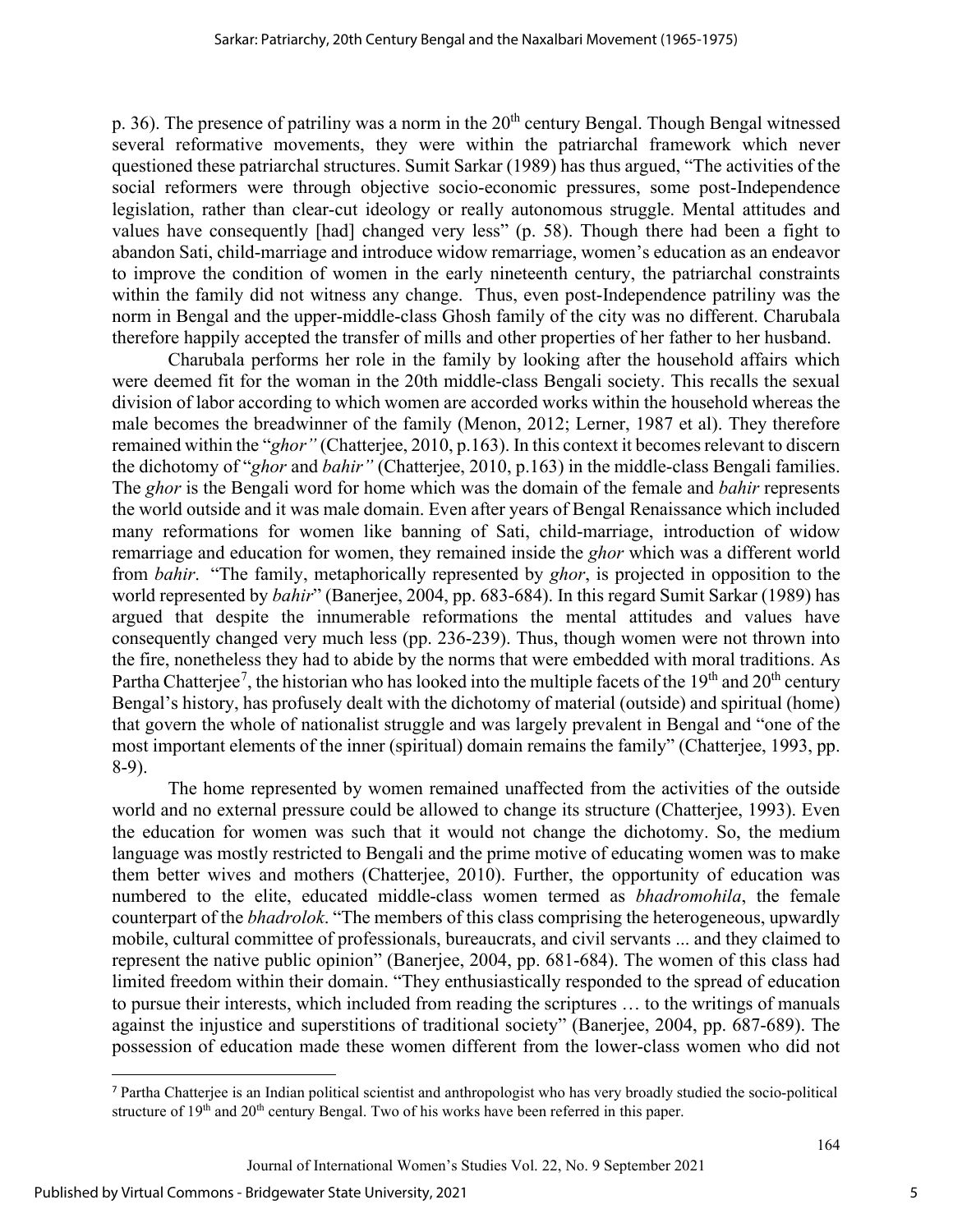have access to education. However, their education also did not mean that they could resemble the western women addressed as *memsahib*. The *bhadromohila[s]* were a class apart from the western women who did not have access to Indian spirituality or religiosity. Hence, women who followed the customs of English family or showed more inclination towards books and sewing were ridiculed by the society. "It was taken up in virtually every form of written, oral, and visual communication, from the ponderous essays of nineteenth-century moralists, to novels, farces, skits, and jingles, to the paintings of the *patua*" (Chatterjee, 2010, p. 153). So, the educated middleclass *bhadromohila* had to follow the Indian tradition and remain indoors occupying themselves with household chores and use their education for reading scriptures or religious texts. This proves that the education of the *bhadromohila* served no purpose other than religious readings and sometimes fighting socially recognized injustices like sati and child marriage. However, the second task was a rare phenomenon. As Chatterjee (1993) has studied in his essays that "any significant autonomous struggle by women themselves to change relations within or outside the family" (p.165) was hardly witnessed in the  $19<sup>th</sup>$  or early  $20<sup>th</sup>$  century Bengal. Hence, the prime domain of *bhadromohila* was the *ghor* and looking after the household chores. Charubala was not an exception and though she was literate, she did not even think of involving in the business. She remained inside the house, looked after the household chores, attending to the needs of the family, and using her literacy only in reading the scriptures and providing the primary education to her children.

Chaya was the daughter of Prafullanath and Charubala and belonged to the second generation of the Ghosh family. Being dark complexioned with one cockeye, it becomes difficult to find a husband for her. By the time Chaya had matured she could move beyond *ghor* to *bahir*. With years the social dichotomy between *ghor* and *bahir* had undergone a change and the movement to *bahir* for women was permitted only if it was an extension of the domestic world. Their locomotion outside the domain of home was justified provided it did not hamper their femininity demonstrated through their religiosity, dressing pattern, eating pattern and their chief attention to household chores (Chatterjee 2010). Therefore, the jobs asserted for women were an extension of their domestic task and included professions like teaching and nursing since according to the patriarchal conviction women are designated as the natural caregivers and nurturers. "Nursing and teaching (particularly at lower levels) are predominantly considered women's profession … the feminization of teaching and nursing is because such work is seen as an extension of the nurturing work that women do at home" (Menon, 2012, pp. 11-12). Thus, the change in the framework of domesticity:

> "made possible the displacement of the boundaries of 'the home' from the physical confines earlier defined by the rules of purdah (i.e. seclusion) to a more flexible, but culturally nonetheless determinate domain set by the differences between socially approved male and female conduct" (Chatterjee, 2010, p. 165).

So, the domain of *bahir* or outside for women was simply an extension of the domesticity followed in *ghor* or inside. Hence, Chaya was educated and moved outside to work in a school which was an accepted profession of females as this was an extension of nurturing deemed fit for women. Further through this profession, she could also maintain her "prime responsibility" (Menon, 2012, p. 13) of catering to the household chores following the sexual division of labor. Indeed, it is the sexual division of labor that formed the ground of *ghor* and *bahir* dichotomy. According to this, the household chores are the tasks of women while the men are the breadwinners of the family. As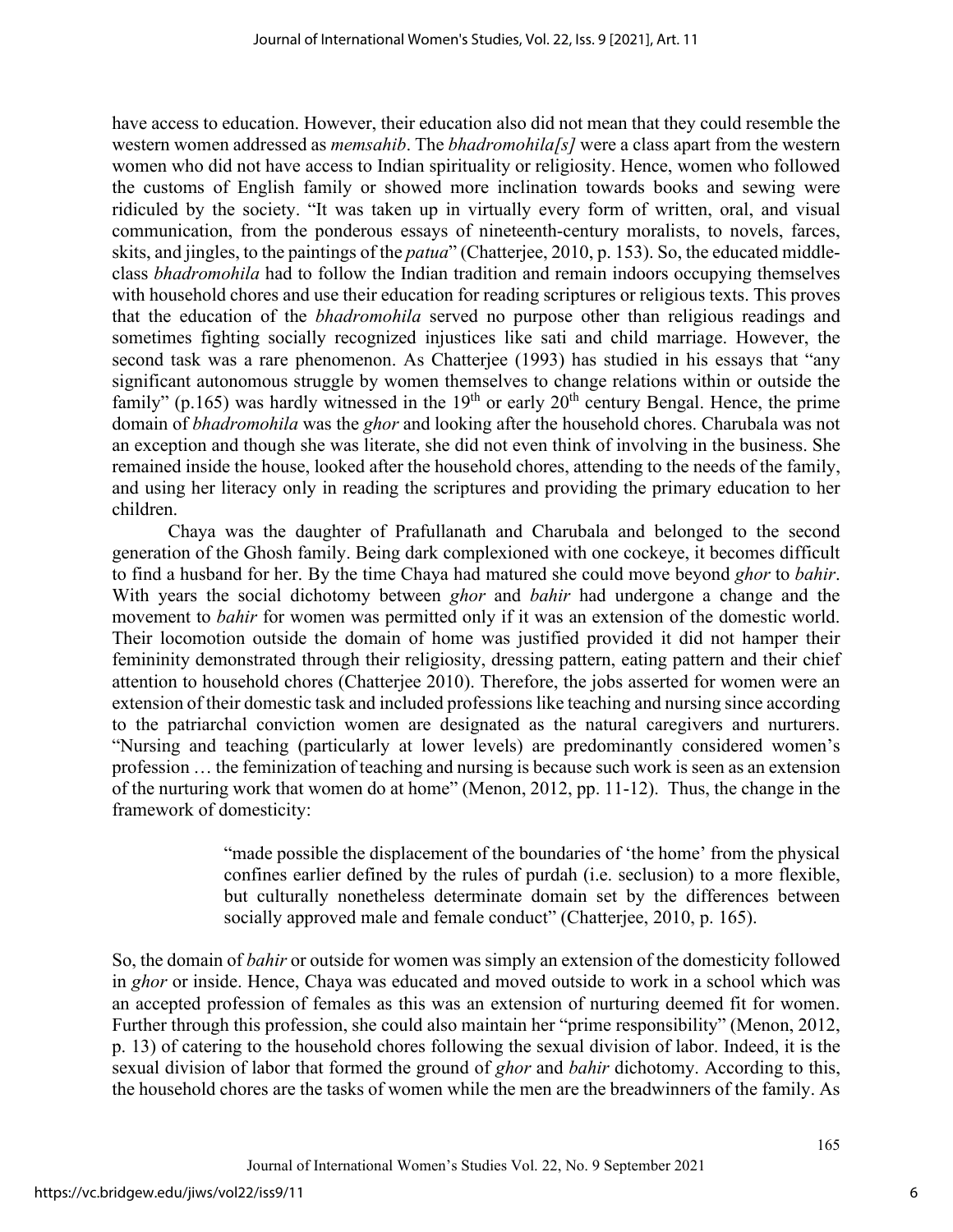Menon (2012) has said "Whether it is their choice of career or their choice to participate in politics, women are to limit themselves to their primary responsibility of family" (pp. 13-14). Their job, if they engage in any, is always an addition to their prime responsibility of house-hold chores and counted as secondary which could and must be discontinued at any moment of household crisis or if the primary task got neglected. The Ghosh family which completely adhered to the patriarchal norms guiding the middle-class society of Bengal also followed the same convention. The case of Chaya who was a member of the Ghosh family was not an exception and she took up the teaching profession which did not challenge the patriarchal construction of the family or the society.

However, the only concern for Chaya's parents was her marriage and sending her off to her in-laws. The institution of marriage began in the 2<sup>nd</sup> B.C. as a mode to establish fraternity between two tribes. Women were chosen for their virilocality among most of the agricultural tribes as they were more attached with their children and therefore would not betray the tribe (Lerner 1987, pp. 141-147). The term virilocality is defined as the wife moving to her husband's home leaving her natal home behind and accepting his relatives as her own (Menon, 2012, pp. 17-18). However even after years of civilization the institution witnessed no change as far as virilocality and marriage was concerned. Instead the norms became more rigid. Thus, marriage became a necessity for every woman with the house of the in-laws being considered as their own home. The text reveals that Chaya's education was just a matter of chance. Her parents had been searching for her bridegroom since her graduation. As they couldn't find a suitable match, they let her study master's degree and undertake a job in school. But the education and job of the daughter was never the concern of her parents. It was only a mode to buy some years to search for a suitable match and avoid the questions of neighborhood. Thus, Prafullanath and Charubala's concern regarding their daughter, Chaya's marriage never ceased. At such a juncture when Charubala expressed her fear of not being able to marry of their daughter, her face is clamped by her husband Prafullanth, "Chee don't say inauspicious things like that" (Mukherjee, 2014, p. 291). The sentences are articulated to prove the degree of parents' concern regarding the marriage of their daughter. Utterance of the fear of not being able to marry off their daughter is also inauspicious and thus is prevented. For the Ghosh family, the whole identity of a woman lay in marriage. For them, not being able to marry off the daughter would amount to the sin of not fulfilling the filial responsibilities. This reflects the mentality of the middle-class society of Bengal and how marriage of the daughters was the chief responsibility for the parents.

There had been no change in the patriarchal ideology within the Ghosh family with generation. Following the patriliny, it was his elder son Adinath who had inherited the legacy of the head of the family after Prafullanath, while his wife, Sandhya had assumed the role of Charubala and looked after the household chores. For the next generation of the Ghosh family, problem is again witnessed in marriage of Baishaki, the eldest granddaughter of Charubala and Prafullanath. However, this time the problem takes a new dimension due to her pre-marital relationship. Baisakhi is the daughter of Priyo, the second son of Prafullanath and his wife, Purnima. When Baishaki got amorously involved with a neighborhood young man, the family members could not accept it. She was accused by her family of, "Blacken [ning] our face by involving herself with a loafer" (Mukherjee, 2014, p. 209). According to the convention of the middle-class Bengali families, consensual intimacy pre-marriage is a crime as it is only marriage that sanctifies the act of sexual intimacy. Like most of the middle-class families of urban Bengal, the honor of the Ghosh family rested on the conduct of the female family members including the daughters and daughters-in-law. Thus, they maintained their honor by preventing any of the women from engaging in any pre-marital sexual relationship. The fact that Baisakhi had been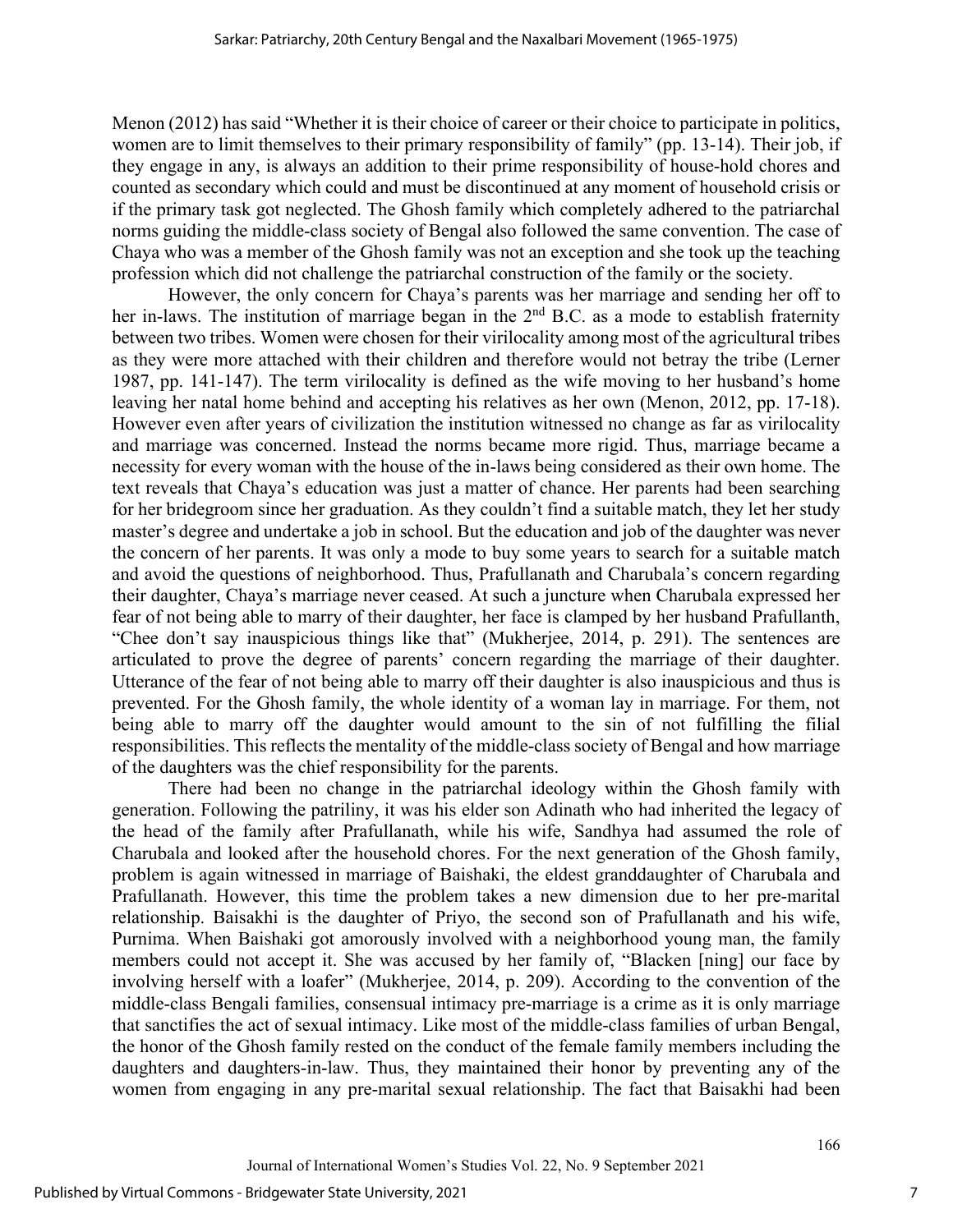engaged in such an activity had brought disgrace to the entire family. Being a woman, Baisakhi is not allowed to exercise her individual agency in decisions regarding her life. So, she can neither engage in any pre-marital relationship nor exercise her choice in marriage. Being involved physically with a manmade Baishaki impure and had put a taint on the Ghosh family. Since in Bengali families a women's identity is linked to the father and honor of the household before her marriage, any woman exercising her individual choice in choosing her partner is deemed as disregarding the authority of the father (Sarkar, 1987; Sarkar 2001; Chatterjee 1993, 2000 et al). Further, it also destroys her sanctity and is thus reflected as a permanent stain on the woman as well as her family. According to the patriarchal conventions, the sanctity of a woman could be maintained only if she remains physically untouched till her marriage. However, marrying off Baishaki with the same man would remove the taint by reaffirming her sanctity as her identity would get attached to the same man who had touched her (Menon, 2012). It would also save the honor of the family as the authority of the father who is the patriarch as well as the guardian of the family could be maintained. Thus, Baisakhi's marriage with the man is simply a step to ensure her honor as well as the honor of the family.

However, the same Ghosh family assumes a completely different stance while dealing with the sexual engagement of Somnath, the youngest son of Charubala and Prafullanath. The Ghosh family learns about Somnath's sexual engagement with the maid of the house but neither did they accuse their son of "blacken[ing]" (Mukherjee, 2014, p. 209) their face, nor did they consider his marriage with her. As the maid had become pregnant with the son of the Ghosh family, they give her money to get herself aborted to hush up the whole matter. However, since the maid had been sexually involved with a man out of the wedlock of marriage to the extent of getting pregnant, they categorize her as a loose-character (Mukherjee 2014) woman. They held her responsible for alluring their son and thus, she is immediately removed from the job. The fact that their son had also been involved in the act is completely ignored by them. As far as they were concerned with Somnath's engagement in the act, they only blame it to his age and sexual drive. Thus, the Ghosh family arranged for his immediate marriage in order to harness his sexual drive as well as to conceal the whole sexual episode, "He is an adult man, we need to marry him … everything will be alright then" (Mukherjee, 2014, p. 323). He is thus immediately married off to Purba, sister of a clerical staff of the Ghosh's factories.

The relationship between Somnath and Purba operated on paternalism of Somnath which, as mentioned earlier, was mostly the base for the marital institutions in the middle-class families of Bengal. Paternalism in a relationship is determined by the mutual dominance and subjugation which is adhered by the role of husband and wife. Through the institution of marriage, the husband takes on the responsibility of the women – his wife and becomes her guardian. As the relationship is grounded on dominance and subordination, her entire identity is linked to the husband. Thus, it is not surprising for the husband to exercise his sexual rights on her with or without her consent.

> "Once the rapist is the woman's husband, the act of sex is retrospectively legitimized because the consent of women to sex becomes irrelevant then … the Domestic Violence Act of 2005 recognizes marital rape, but the rape laws of the country do not" (Menon 2012, p. 114).

For Somnath, who unquestioningly adhered to every patriarchal norm of the middle-class Bengali society, seeking consent of his wife seems to be a distant thought. Since he believed that by being her guardian he had complete authority over her, the necessity to seek her consent did not even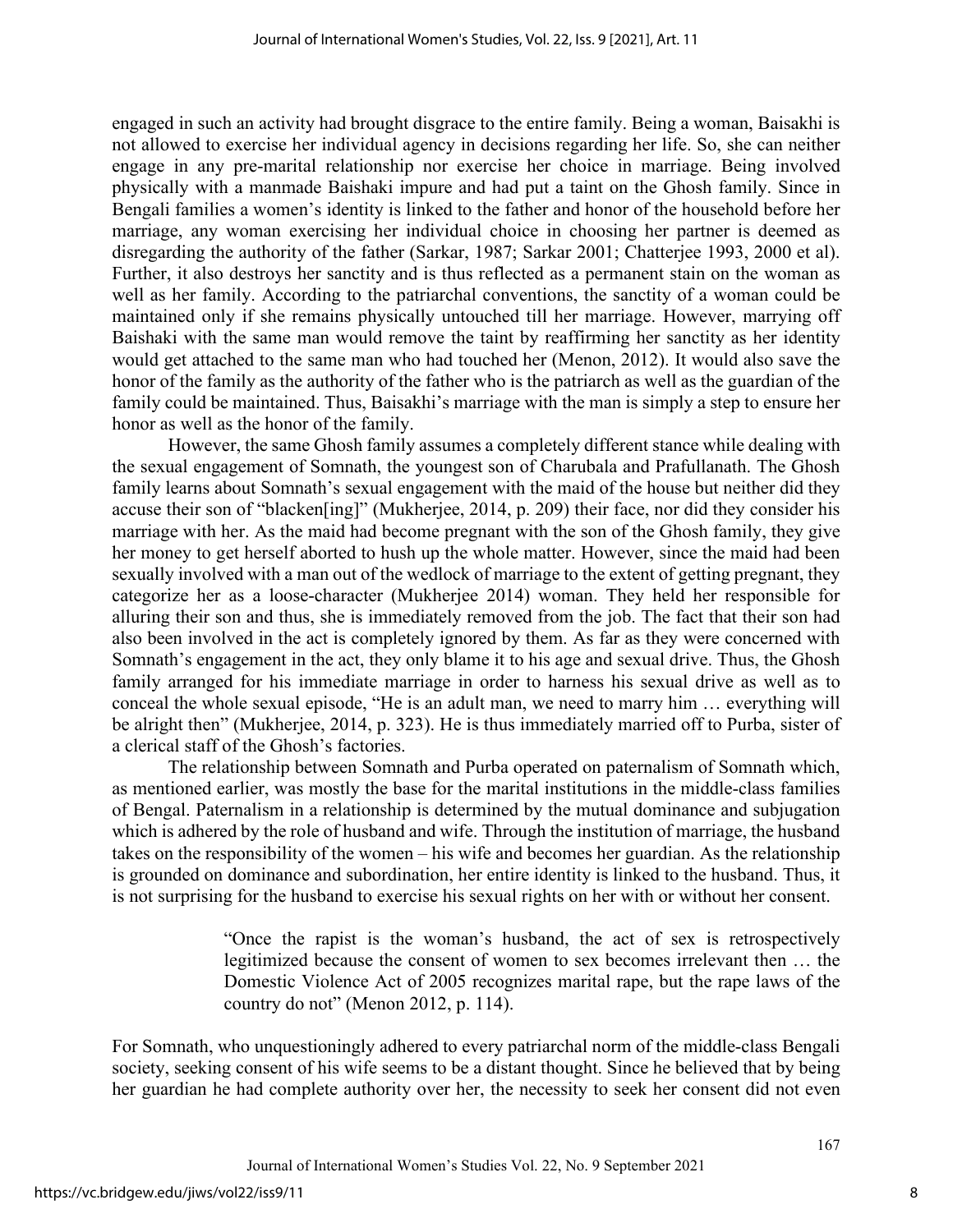cross his mind. Hence, on the first night of their marriage Somnath forced himself upon the young girl and involved in marital rape: instead of interacting with the new bride, he merely satisfied his sexual urge and left the room even without introducing himself. Purba too did not protest as she obliged with the paternalistic dominance where her responsibility as well as her whole identity was dependent on her husband in exchange of complete submission and sexual subjugation which was only a part of it.

After the death of Somnath, the position of Purba in the family became fragile. Being a young widow, she is "shifted to the ground floor" (Mukherjee, 2014, p. 318) to avoid any kind of contact with male members of the family. The idea of sexual desire in young widows was threatening for the entire family. Young widows were susceptible to sexual desire and could seduce the male members of the family. Thus, it was necessary to keep them under strict supervision (Sarkar 2001, 2007). Charubala, being the protector of the patriarchal conventions in the family, believed in similar notions and thus shifted Purba and her children downstairs. Purba was also compelled to give up all kinds of non-vegetarian foods and colorful saris. Through the treatment meted out to Purba, it becomes clear that for the Ghosh family, the whole identity of the daughterin-law istied to her husband and his death resulted in making her life superfluous within the family.

However, marriage of Somnath treated as a tool to harness his sexual drive did not rectify him. His attitude towards women remained the same. During a visit to a village of Purulia, Somnath and his friends judged the tribal women according to their value system. Kate Millet had analyzed how class plays a major role in treatment towards women:

> "in the lower social strata … the male is more obliged to share power with the women who are economically productive, whereas in the middle and upper classes … the men who enjoy such status usually have more power in any case" (Millet, 1990, p. 36).

Thus, when Somnath and his friends witnessed the women's independence in work, drinking with men and their dressing pattern, it made them believe that they were sexually available. One of Somnath's friend said, "Have you seen the way they drape only the sari keeping most of the body exposed … They drink together … you know, they don't believe in virgin and are ready for multiple sexual relations" (Mukherjee, 2014, pp. 264-265). Somnath and his friends considered them sexually accessible since they did not follow the norms of *bhadromohila* set by the urban middle-class. Thus, Somnath was sexually drawn towards one of them. While the Santhals were drinking together, he approached her with the suggestion of drinking with her. Initially when he had tried talking with the girl, one of the men answered instead of her, "The staring man now said to Somnath, 'You bring the liquor here, she won't go with you.' Somnath said... come to the girl. The man answered, 'No, she won't" (Mukherjee, 2014, p. 410). However, disregarding the men, the girl went with Somnath for alcohol. This act of the girl proves the independence of the tribal women in taking their individual decisions and acting according to their personal choice. But taking advantage of her alcoholic state, Somnath tried to impose his sexual desires upon her. When the girl rejected his advances Somnath tried to use force. The men were following them, and as soon as he was seen to sexually force himself upon the girl, he was beaten by male members of the tribe. One of the men openly addressed Somnath, "You, city-dwellers think you can come from the city, and do anything with our women" (Mukherjee, 2014, p. 413). This incident and especially the words of the man exposes how the idea of feminine purity is associated with the entire tribe in the tribal culture. As the text exposes, the tribal population too had their own measuring cup of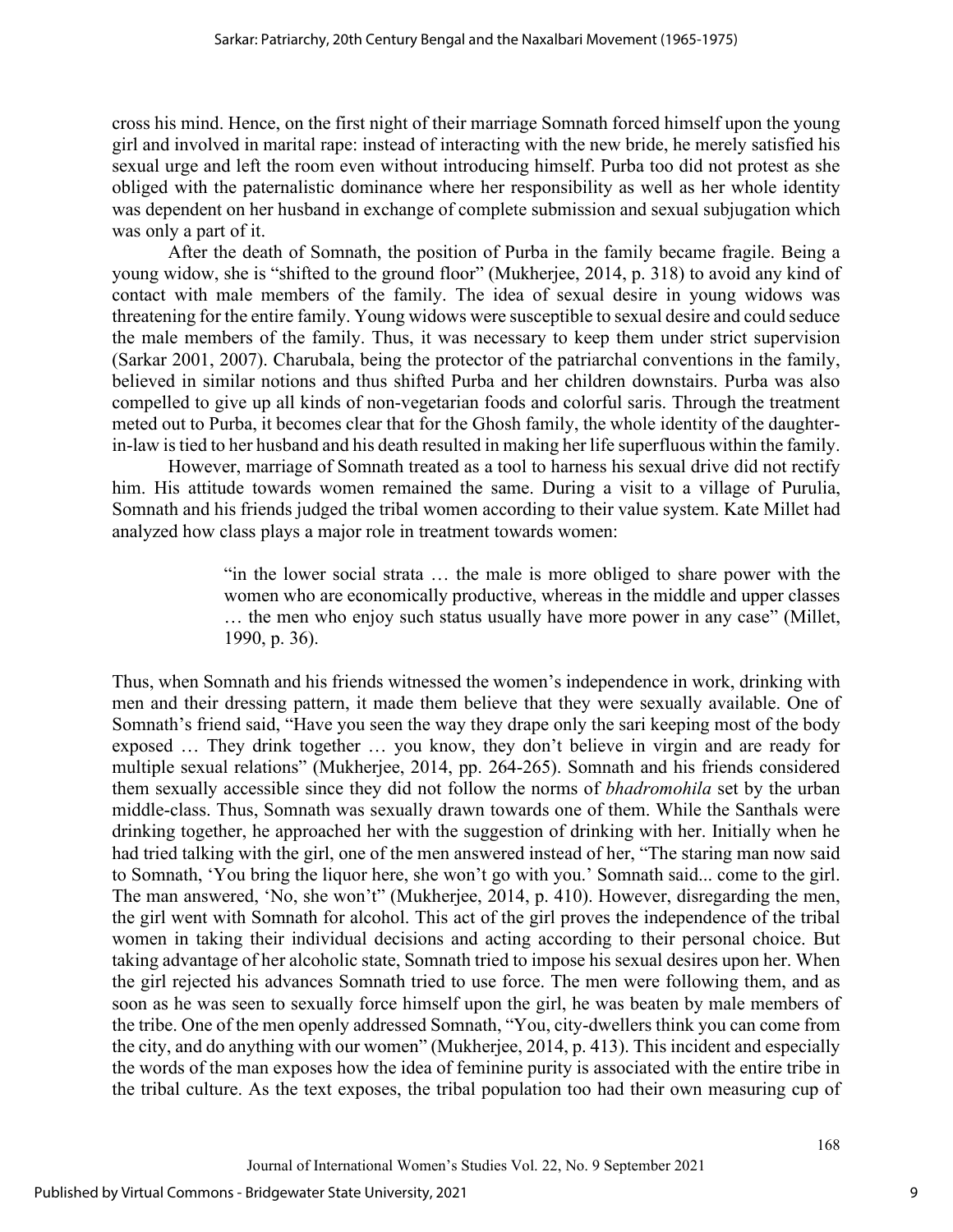justifying the sanctity of women. The women were free to follow the same profession as men, drink together and have autonomy over their sexual desire but their limit was within the tribe. Thus, one of the men had answered on behalf of her to Somnath. Further, the words "our women" (Mukherjee, 2014, p. 413) by one of the tribal men proves that the encroachment upon the modesty of a woman from their tribe would be an insult on the whole tribe. Thus, on seeing Somnath force himself upon the girl, they protected her in a unified manner.

Coming from such a family, Supratik, the elder son of Adinath and Sandhya and the third generation of the Ghosh family too grew up with similar conventions. Despite having progressive ideas about creating an egalitarian society, he failed to be progressive in his outlook towards women. Thus, though he held the privileged position of being the eldest son of the third generation, he never questioned the patriarchal framework of his family. Despite of disapproving the behavior of his grandmother towards Purba, he did not indulge in any active protest. He silently gave her children dresses during Durga Puja and tried to help her financially but did not take any initiative to reassert her position in the family. He wanted to put an end to inequality in the social structure and create a classless social structure, but he did not try to meddle with the patriarchal structure which led to inequality within his own family. Hence, even after being the elder son of the Ghosh family, he chose to remain silent to the offences committed by his family members and remained a mere spectator. The fact that he had subconsciously ingrained the patriarchal ideologies becomes manifested in his treatment of women in the movement that is examined in the next section.

#### **Patriarchy in the Movement and Marginalization of Women**

During the initial phase of the movement, the rural and tribal women fought together with the males without any gender role division. But, with the urbanization of the movement, it fabricated into a fight against the bourgeois class and the elite state authority led by the urban middle-class intelligentsia. Hence, a new political party was formed named Communist Party of India (Marxist Leninist), shortened as C.P.I. (M.L.). But the dominance of the middle-class also ensured the inclusion of their ideologies within the movement. Though the youths were aware of the class inequality prevalent in the society, they failed to recognize the gender inequality due to the patriarchal social structure. Thus, though the movement worked towards creating a classless society, it could not encompass gender equality within its dimensions.

Hence with the spread of the movement to the cities, women gradually shifted to the periphery. It was primarily because the patriarchal ideologies of  $20<sup>th</sup>$  century urban Bengal sugarcoated with tradition that had seeped into the movement, asserted women a secondary role in it. Through Supratik the paper unfolds how the members inherited the patriarchal ideologies of the families and profusely employed them in the movement. As mentioned earlier, the gender discrimination is disclosed by the fact that it was mostly men who held key positions in any of the decision-making core committee of the newly formed political party. This historical narration mentioned finds representation through Supratik's attempt of excluding females. Following the gender role division of urban middle class followed in his family, Supratik too did not find it necessary to include women in the core committee discussing the strategies of the movement. It is realized by the attempt of Supratik and his comrades to include only the men in their tasks (Mukherjee, 2014). This recalls the words of Mallarika Singha Roy (2007, 2010) regarding the participation of women in the movement, "Women's participation in the movement has perfunctory mention in the academic history and has been largely deemed as supportive rather than front-ranking revolutionary activism by the Naxalite leadership" (pp. 209-210). Supratik also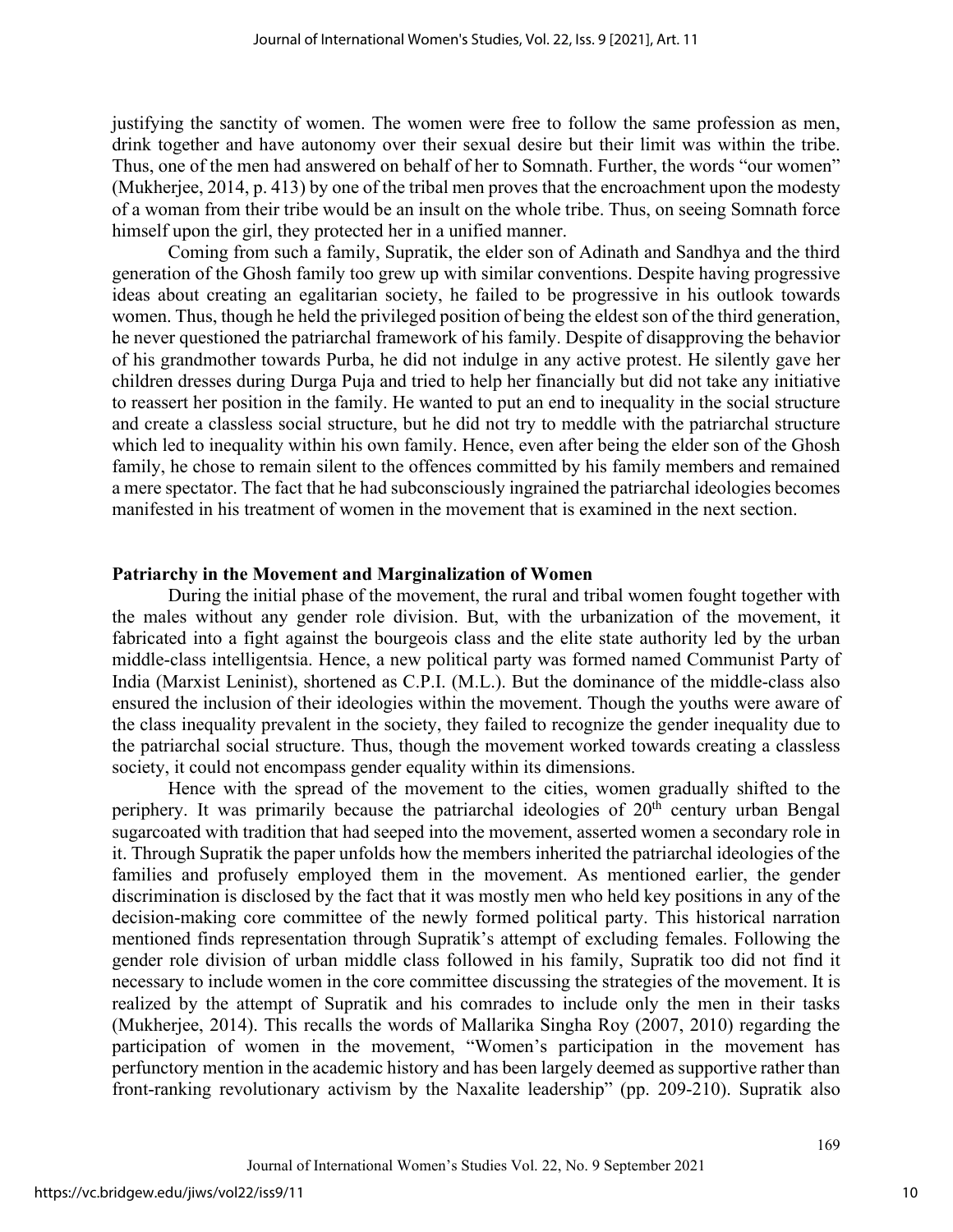failed to recognize the individuality of women. Like the middle-class patriarchal conventions, he and his comrades identified them only as the wives of their male counterparts. Thus, they invested their whole labor to win the men in favor of their movement. Following the norms of the middleclass patriarchal families they were certain that the wives would automatically follow the path of their husbands. This presumed from the patriarchal belief that "males were the guardians of every household and protector of all the women in it" (Lerner, 1987, p. 374). Inclusion of the family's patriarch in the movement would therefore result in the inclusion of all the females from the household in it. This incident proves how Supratik and his comrades inherited the patriarchal ideology of the urban middle-class families and administered it within the movement.

Another aspect of patriarchal domination represented in the text is keeping the women away from every violent activity as they were deemed fit only with care-giving tasks. Krishna Bandopadhyay (2001) has criticized the care-giving and nurturing tasks accorded to women in the political movement on account of the inherent patriarchal ideology of women being the natural caregivers:

> "We women activists underwent a nursing training course in Medical College ... Now I wonder the principle idea behind this training was that our male comrades will get wounded and we women will nurse them back to battle condition! These ideas were harbored by the most progressive political party" (pp. 87).

Hence, even the movement which was built to create an egalitarian society regarded women as soft creatures and thus, prevented from participating in the violent activities of the movement like annihilation of class enemies. They were considered too fragile to be involved in these activities or even in the planning committee of these actions. Hence, their tasks remained limited to informers and courier works. Supriya, a female naxal activist speaks how women were reserved for the role of informers and healers:

> "In general, female cadres were employed to do tech kaaj (technical work), mostly courier work, including the transportation of papers, arms, and information ... only a few were employed to organizational works like recruiting people for the party, campaigning and forming squads ... fewer women were in local committees and none were in senior positions of leadership" (Roy, 2001, p. 241).

This limitation of women's participation foregrounds the peripheral position asserted to women within the movement. The text portrays this through the concern of Supratik about keeping the women aloof not only from the violent activities but also from the plan. They repeatedly advised the villagers to hide the Naxalite activities from their wives, "We worked systematically, enjoining them to secrecy at every turn, pointing out the consequences if they opened their mouths even to their wives" (Mukherjee, 2014, p. 305). The activities were hidden from the women as a measure to protect them as well as to maintain the secrecy of the actions. This incident represents how the patriarchal ideology of the urban middle-class  $20<sup>th</sup>$  century Bengal shaped the framework of the movement. In the urban middle-class societies too, women were mostly excluded from the works of *bahir* neither were they consulted for any critical decisions as they were held as irrational, nondecisive, fragile, and weak creatures in need of protection. Similar trend is followed by Supratik and his comrades in the movement by keeping the women aloof from any dangerous task or meeting and limiting them to the roles of caregivers and healers. Thus, only the men were included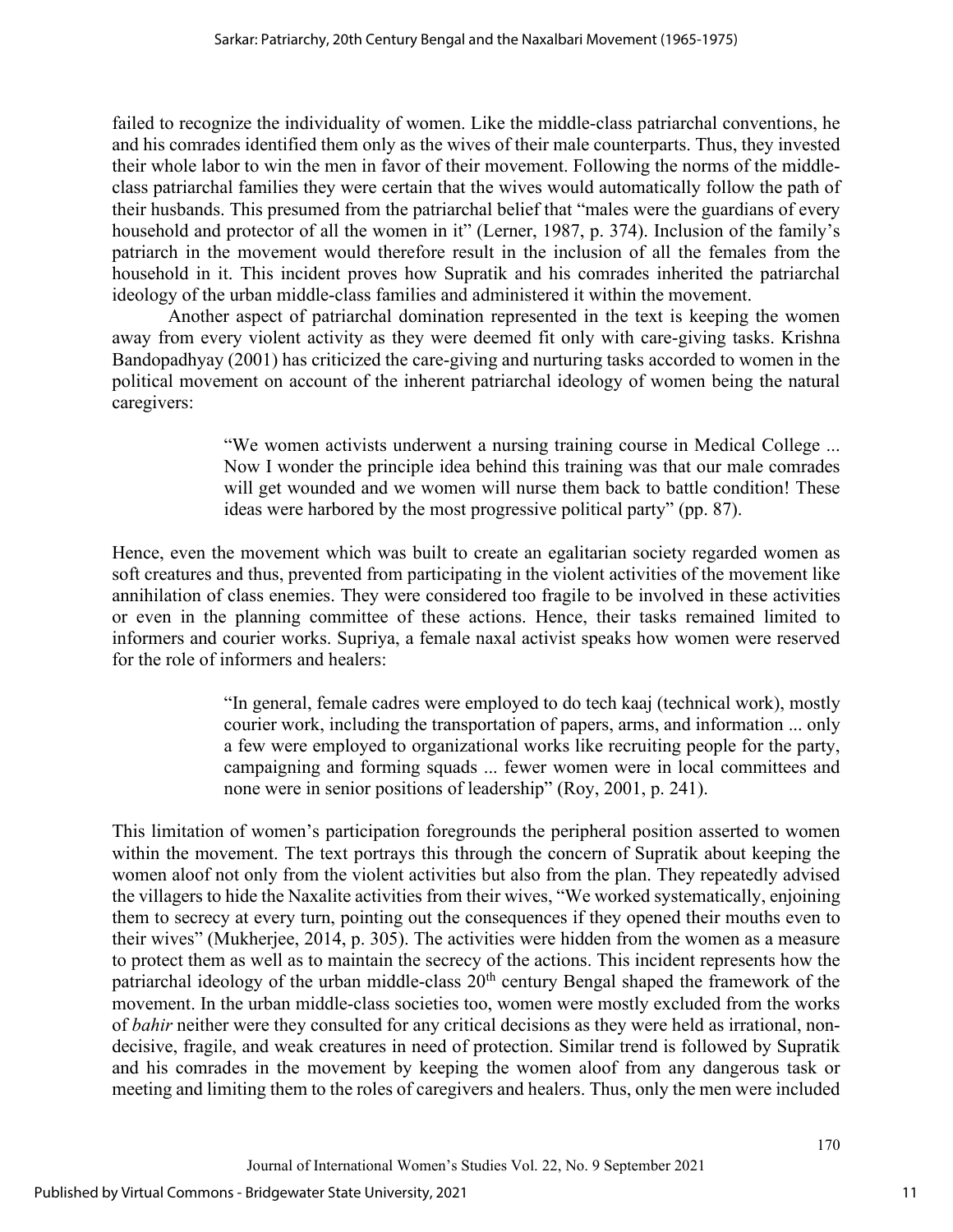in the activities while the females were kept aloof from it and the men were "sworn to secrecy" (Mukherjee, 2014, p. 305).

Analysis of the incidents, therefore, reveal the partial egalitarianism of the Naxalbari movement. Though the movement's members claimed to ponder critically over every kind of social inequalities, the study shows their limitation to recognize the gender inequality prevalent in society. Far from challenging the patriarchal structure, the movement imbibed it. Hence, though the movement was engaged in creating a democratic society based on equality, the paper proves that it was limited to a singular aspect of equality.

#### **Conclusion**

A gynocritical<sup>[8](#page-12-0)</sup> study of the text, therefore, brings out a different version of the movement. It depicts how the patriarchal norms of middle-class post-independence Bengali society were inherited subconsciously by the movement following its urbanization. Through a study of *Lives of Others*, the patriarchal elements present in the middle-class society of the  $20<sup>th</sup>$  century urban Bengal and its intrusion in the movement have been explored. So, this paper analyses the roots of the patriarchal features dominating the movement leading to marginalization of women. The mobility of women from the center to the peripheral position with the progress of the movement is examined in this paper. Thus, this study approaches the very genesis of patriarchy in the movement through a representative text within the broader field of Indian English Literary Studies.

<span id="page-12-0"></span><sup>8</sup> Gynocriticism or gynocritical is a term coined by Elaine Showalter to describe a female framework of analysing women's literature. It was later extended to study the texts written by men to uncover the female experiences and the female approach of the text. It endeavours to locate the territory of females left unexplored through other forms of criticism (Showalter, 1999, 2004).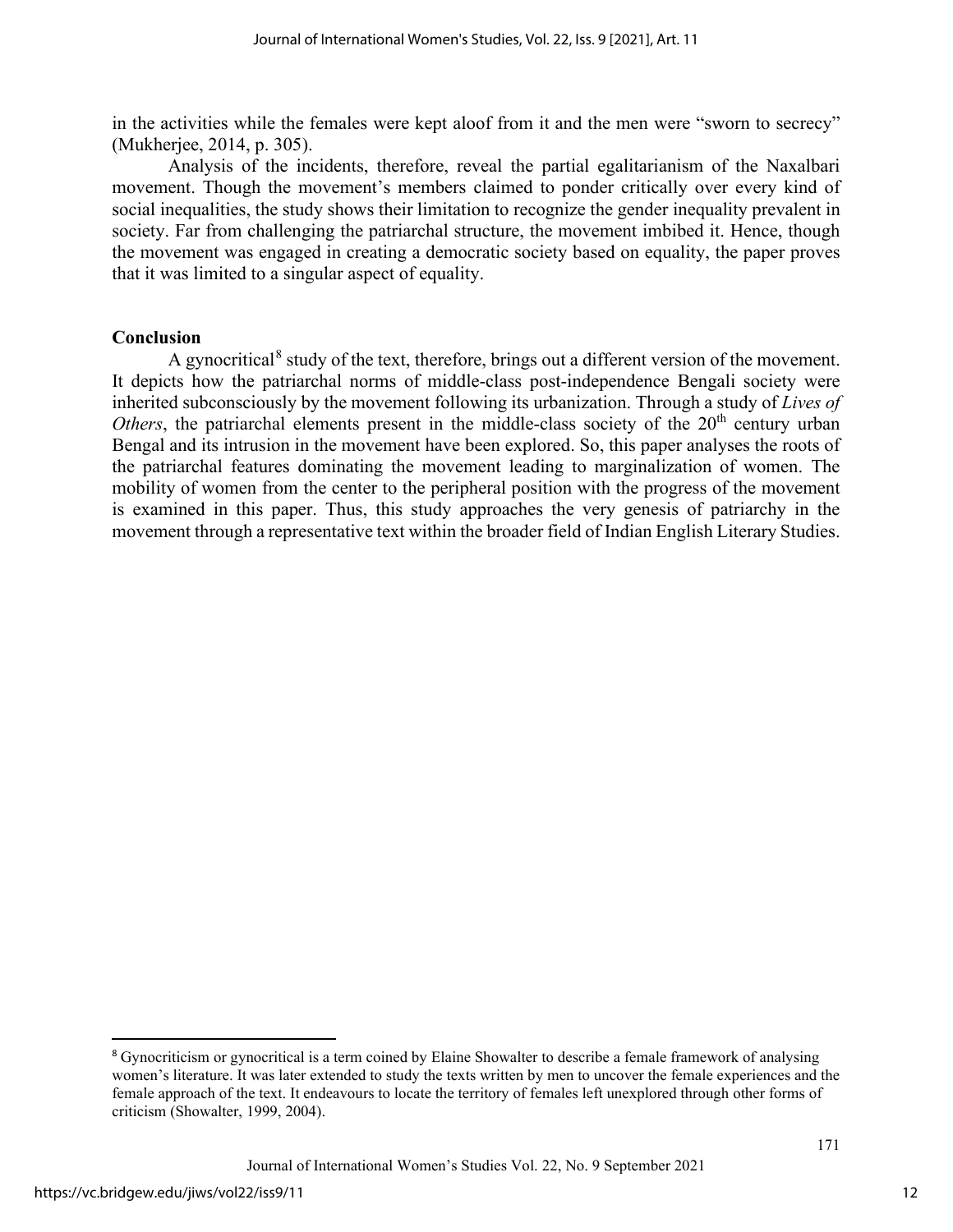# **Reference**

- Bandopadhyay Krishna. (2001). Abirata Larai. *Khoj Ekhon Manabi Chetanar Potrika* (*Search Today* – *Journal of Feminist Consciousness)* vol.7, pp. 4-9.
- Banerjee M, Sapna. (2004). Down Memory Lane: Representations of Domestic Workers in Middle Class Personal Narratives of Colonial Bengal. *Journal of Social History*, vol. 37, (3), pp. 681-708.
- Banerjee, Sumanta. (2009). *In the Wake of Naxalbari*. Sahitya Samsad.
- Basu, Sajal. (1979). *West Bengal: The Violent Years*. Prachi Publications.
- (1982). *Politics of Violence: A Case Study of West Bengal*. Minerva Press.
- Beauvoir, Simon De. (1972). *The Second Sex*. Translated: H.M. Parshley. Penguin Publishers.
- Bhasin, Kamala. (2000). *Understanding Gender*. Kali for Women.
- Chakravarti, Sudeep. (2017). *The Bengalis: Portrait of a Community*. Rupa Publications.
- Chatterjee, Partha. (1993). *The Nation and its Fragments*. Princeton University Press.
- (2010). *Empire and Nation: Selected Essays.* Columbia University Press.
- Chowdhury, Sushital Roy. (1972). Declaration of the Revolution of the C.P.I. (M). *Liberation*, vol. 1, (2), pp 3-7.
- Das, Abhijeet. (2014). *Footprints of Foot-Soldiers*. Setu Prakashani.
- Dasgupta, Biplab. (1974). *The Naxalite Movement.* Allied Publishers Private Limited.
- Dasgupta, Subrata. (2011). *Awakening: The Story of the Bengal Renaissance*. Random House.
- Desai, Neera. (1977). *Women in Modern India.* Vora & Co.
- Desai, A.R. (1948). *Social Background of Indian Nationalism*. Popular Prakashan.
- (1986). *Agrarian Struggles in India after Independence*. Oxford University Press.
- Ghosh, Sankar. (1974). *The Naxalite Movement: A Maoist Experiment*. Firma K.L. Mukhopadhyay.
- Gupta, Dipak. (2007). The Naxalites and the Maoist Movement in India: Birth, Demise, and Reincarnation. *Democracy and Security*, vol. 3, pp. 157-188.
- Heimsath, Charles H. (1964). *Indian Nationalism and Hindu Social Reform*. Princeton University Press.
- Joshi, P.C. (1979). Agrarian Reforms Facts and Fiction. *Kurukshetra*. pp. 445-450.
- (1975). *Land Reforms in India: Trends and Perspectives.* Allied Publishers Private Limited.
- Kumar, Shravana. Middle Class Movements. *International Journal of Multidisciplinary Research and Modern Education*, vol. 2 (2), 2016. pp. 59-68.
- Lerner, Gerda. (1987). *The Creation of Patriarchy*. Oxford University Press.
- Majumdar, Charu. (1971). Time for Revolutionary Party. *Liberation*, vol. 12, pp. 6-11.
- Menon, Nivedita. (2012). *Seeing Like a Feminist.* Penguin Random House.
- Millet, Kate. (1970). *Sexual Politics.* Doubleday and Co.
- Mukherjee, Neil. (2014). *Lives of Others.* London: Chatto & Windus and New York: W.W. Norton & Company.
- Ray, Rabindra. (1993). *The Naxalites and their Ideology.* Oxford University Press.
- Roy Singha, Mallarika. (2007). Magic Moments of Struggle: Women's Memory of the Naxalbari Movement in West Bengal, India (1967-75) *Indian Journal of Gender Studies, Sage Publications*, vol. 16, pp. 205-232.
- (2010). *Gender and Radical Politics in India: Magic Moments of Naxalbari (1967-1975)*. Routledge.
- Roy, Srila. (2001). The Everyday Life of Revolution: Gender, Violence and Memory. *South Asian Research Journal,* vol. 27, (2), pp.187-204.